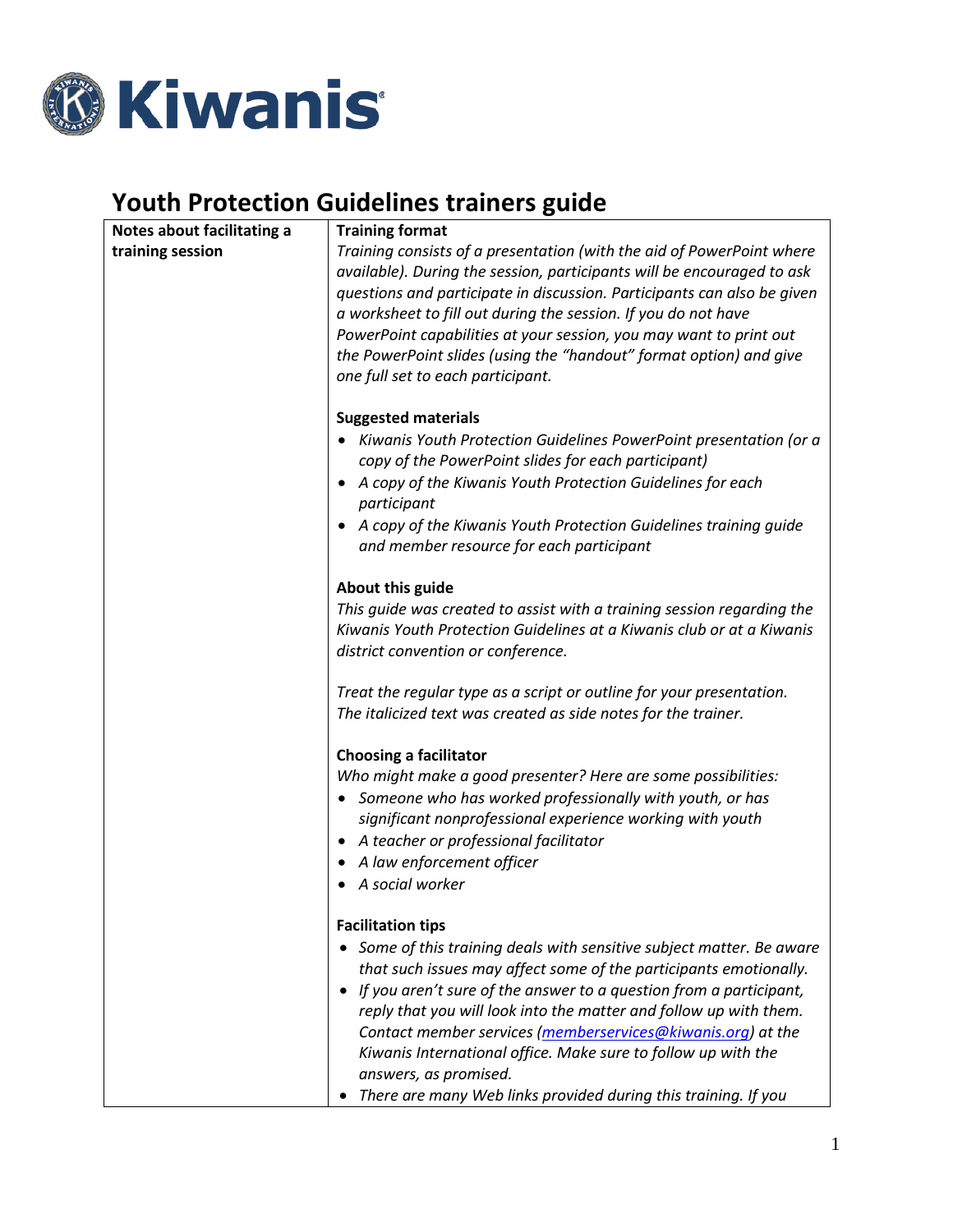

|                                                                                                                                                           | have internet access during the session, you may want to have the<br>links onscreen as you discuss them. Open all of them before the<br>training begins so your access is easy and quick.<br>If you would like additional expertise during the session, ask a<br>police officer or social worker to attend.<br>Periodically stop to ask participants whether they have questions.                                                                                                                                                                                                                                                                                                                                                                                                                                                                                                                                                    |
|-----------------------------------------------------------------------------------------------------------------------------------------------------------|--------------------------------------------------------------------------------------------------------------------------------------------------------------------------------------------------------------------------------------------------------------------------------------------------------------------------------------------------------------------------------------------------------------------------------------------------------------------------------------------------------------------------------------------------------------------------------------------------------------------------------------------------------------------------------------------------------------------------------------------------------------------------------------------------------------------------------------------------------------------------------------------------------------------------------------|
| Kiwanis Youth Protection<br>Guidelines<br>Training for Kiwanis-club<br>members<br>Date here<br><b><i><b>&amp;</b></i></b> Kiwanis                         | <b>Getting started</b><br>Introduce yourself. If appropriate and time allows, ask the club or<br>group members to introduce themselves. If the host facility is new to<br>the group, point out the restroom locations and any other important<br>information about the facility.<br>You can also give an overview of the training timeframe.<br>Hand out the participant training guide (answer key at the end of this<br>guide).                                                                                                                                                                                                                                                                                                                                                                                                                                                                                                    |
| Why this training?<br>· Child abuse can happen<br>anywhere.<br>• Kiwanis youth programs have<br>more than 300,000 members.<br>• Working with youth=trust. | Purpose: Why do we need this training?<br>Kiwanis International is committed to maintaining policies and<br>procedures that create safe places for all Kiwanis members and the<br>youth we serve. There are more than 300,000 members of the<br>Kiwanis youth programs. Almost all Kiwanis clubs sponsor an SLP for<br>youth (Key Club, Builders Club and K-Kids club) and/or do projects<br>with youth.<br>Parents, guardians, community members and these young people<br>trust that our programs are a safe place for them. If we want to be<br>the premier provider of youth service clubs and programs, we must<br>hold ourselves and our fellow members to the highest standards of<br>conduct and awareness.<br>Thank you for protecting young people—and the Kiwanians who<br>work with them. You're strengthening the Kiwanis family's continuing<br>status as a leader in building the next generation of servant leaders. |
|                                                                                                                                                           | Answer to training guide question 1: 300,000                                                                                                                                                                                                                                                                                                                                                                                                                                                                                                                                                                                                                                                                                                                                                                                                                                                                                         |
| Why this training?<br>Kiwanis should act<br>with the highest<br>standards of care                                                                         | Purpose (cont'd)<br>And you're doing it for the best reason of all: It's the right thing to do.                                                                                                                                                                                                                                                                                                                                                                                                                                                                                                                                                                                                                                                                                                                                                                                                                                      |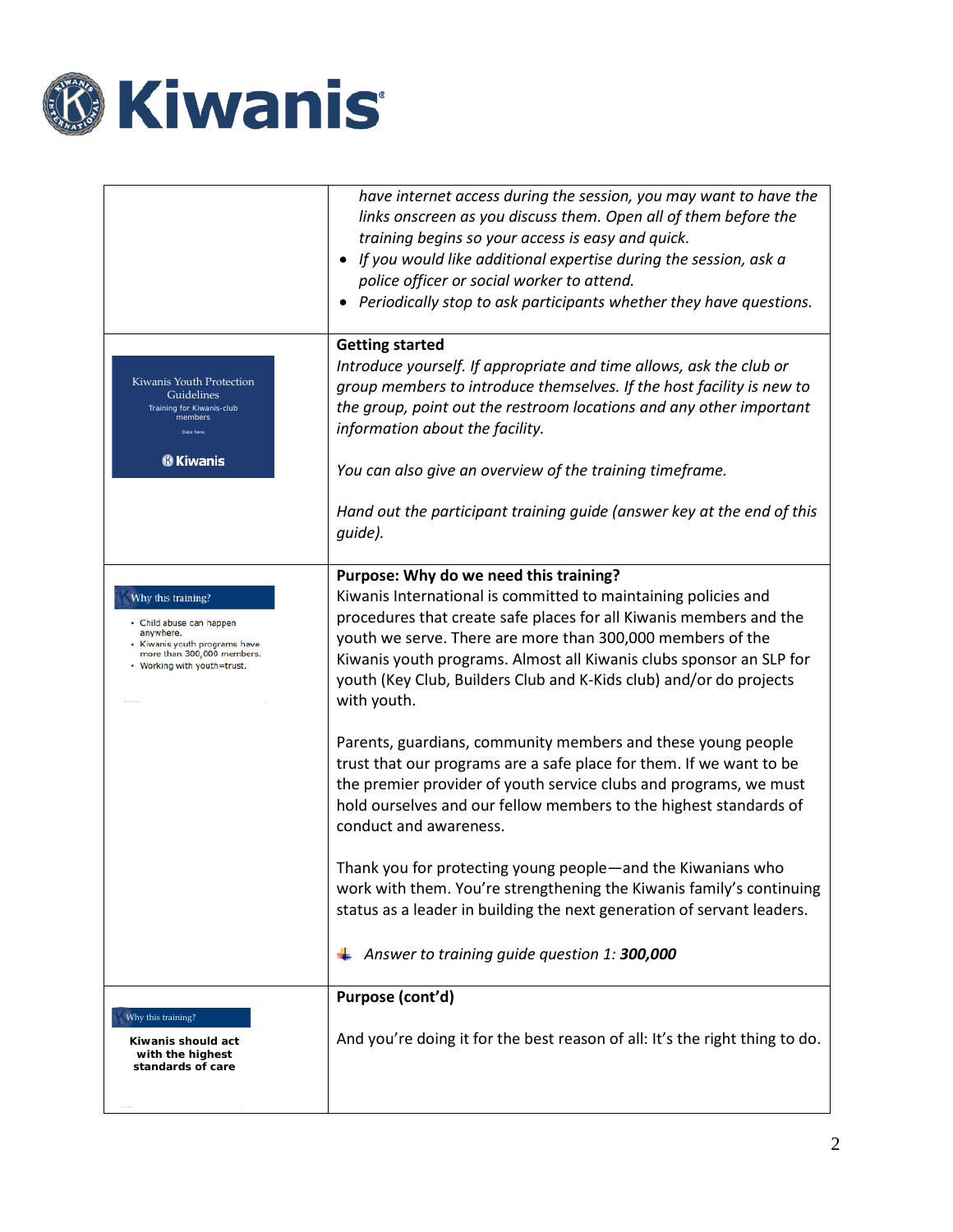

| <b>Training Objectives</b><br>• Understand<br>• Protect<br>· Identify<br>• Respond                                                                      | <b>Training objectives</b><br>After completing this training, you should be able to:<br>Understand Kiwanis International's Youth Protection Guidelines.<br>$\bullet$<br>Make choices and decisions that protect you and the youth you<br>serve.<br>Identify suspected child abuse and troubling behavior.<br>• Know your responsibilities if you suspect abuse.<br>Respond appropriately if a child discloses abuse to you or if you<br>witness troubling behavior.                                                                                                                                                                                                                                                                                                                                                                                                                                                                                                                                                                                                                                                                                                                                                                                                                                                                                                                                                                                                                                                                                                                                                                                                                                                                                      |
|---------------------------------------------------------------------------------------------------------------------------------------------------------|----------------------------------------------------------------------------------------------------------------------------------------------------------------------------------------------------------------------------------------------------------------------------------------------------------------------------------------------------------------------------------------------------------------------------------------------------------------------------------------------------------------------------------------------------------------------------------------------------------------------------------------------------------------------------------------------------------------------------------------------------------------------------------------------------------------------------------------------------------------------------------------------------------------------------------------------------------------------------------------------------------------------------------------------------------------------------------------------------------------------------------------------------------------------------------------------------------------------------------------------------------------------------------------------------------------------------------------------------------------------------------------------------------------------------------------------------------------------------------------------------------------------------------------------------------------------------------------------------------------------------------------------------------------------------------------------------------------------------------------------------------|
| • Youth Protection<br><b>Terms and</b><br><b>Background</b><br>Guidelines<br>• Abuse<br>• Emotional<br>· Physical<br>· Sexual<br>• "Troubling behavior" | <b>Terms and background</b><br>We will start out with some important definitions and background<br>information.<br>Youth Protection Guidelines: first approved by the Kiwanis<br>International Board of Directors in January 2007. Since then,<br>updates have been made to ensure Kiwanians adhere to the best<br>practices when working with youth. The guidelines protect both<br>our youth and adult members and outline expectations for adults<br>working with people under age 18. Child abuse: harm to a child,<br>which occurs immediately or through accumulated effects over a<br>period of time. Did you know: approximately three million cases<br>of child abuse and neglect-involving almost 5.5 million<br>children—are reported each year? We'll discuss three types of<br>abuse today.<br>$\circ$ Emotional abuse is one of the most pervasive and damaging<br>types. It consists of neglecting your child's needs for emotional<br>support, love and caring. "Emotional abuse that exists<br>independently of other forms of abuse is the most difficult<br>form of child abuse to identify and stop." (American Humane<br>Association) Signs include: reports from the child of<br>emotionally abusive behavior.<br>$\circ$ Physical abuse is in some ways the easiest type to understand.<br>Signs include: Any injury (bruise, burn, fracture, abdominal or<br>head injury) that cannot be otherwise explained.<br>o Sexual abuse includes any kind of sexual act or behavior with a<br>child. Signs include:<br>" Dramatic behavior changes.<br>Physical complaints, such as headaches, stomachaches or<br>genital pain or discomfort that can't be explained.<br>■ Fear of a particular person or place, and of being alone with |
|                                                                                                                                                         | that person or in that place.<br>Overreaction to a question about someone touching him or<br>п                                                                                                                                                                                                                                                                                                                                                                                                                                                                                                                                                                                                                                                                                                                                                                                                                                                                                                                                                                                                                                                                                                                                                                                                                                                                                                                                                                                                                                                                                                                                                                                                                                                           |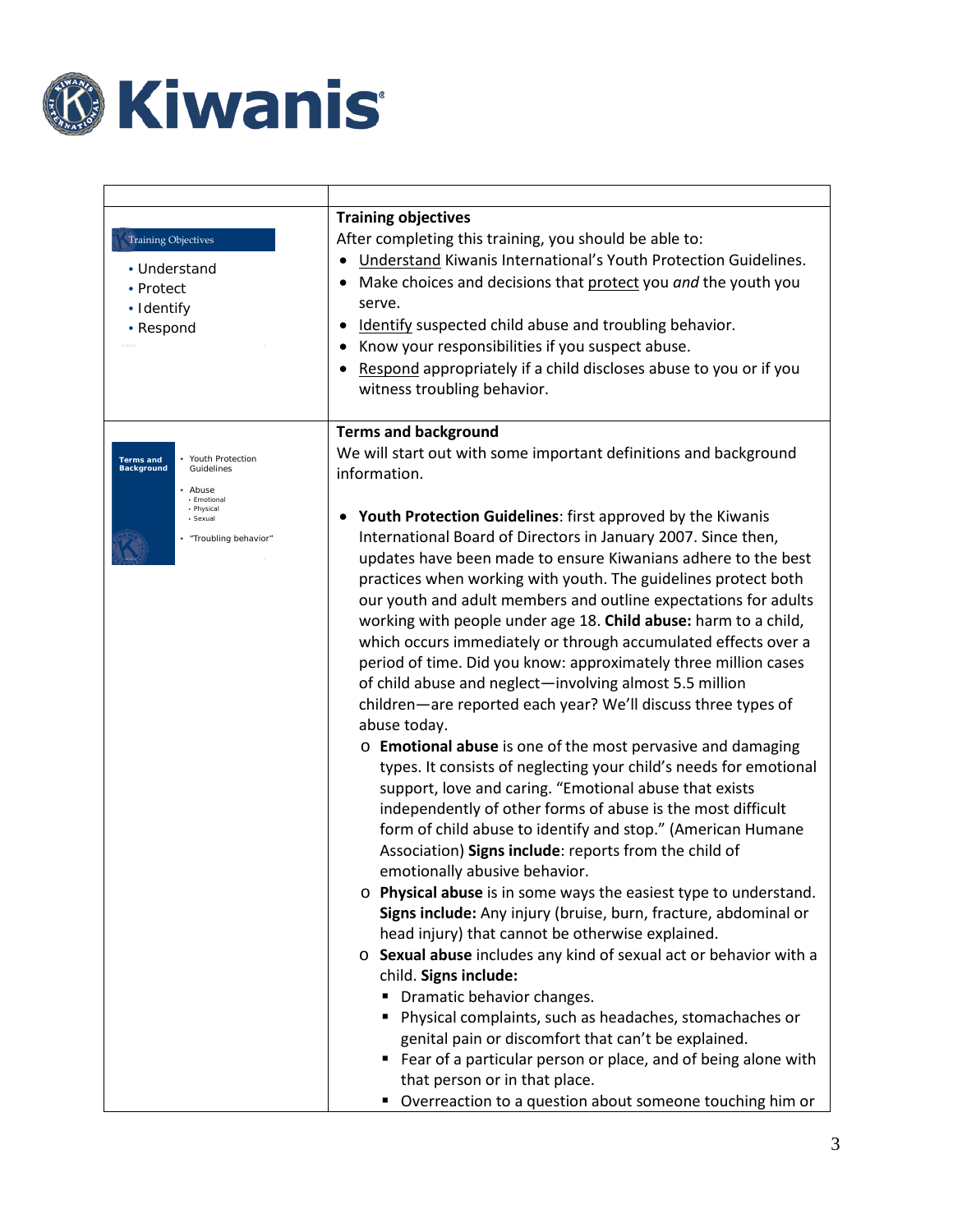

|                                                                                                                                                                | her.<br>Sudden increase in awareness of and preoccupation with<br>sexual conduct, words and body parts. (May seem<br>hypersexualized and try to get other youth to perform<br>sexual acts.)                                                                                                                                                                                                                                                                                                                                                                                                                                                                                                                            |
|----------------------------------------------------------------------------------------------------------------------------------------------------------------|------------------------------------------------------------------------------------------------------------------------------------------------------------------------------------------------------------------------------------------------------------------------------------------------------------------------------------------------------------------------------------------------------------------------------------------------------------------------------------------------------------------------------------------------------------------------------------------------------------------------------------------------------------------------------------------------------------------------|
|                                                                                                                                                                | Please note: There could be alternative explanations for each of<br>these signs. It can be difficult, but use your best judgment when<br>interpreting what you see and enlist help if necessary (confidentially<br>and with discretion).                                                                                                                                                                                                                                                                                                                                                                                                                                                                               |
|                                                                                                                                                                | "Troubling behavior": This term is used in the guidelines. It<br>defines:<br>All forms of child abuse, as described previously.<br>$\circ$<br>Behavior not in accordance with the Kiwanis Youth Protection<br>$\circ$<br>Guidelines.<br>Illegal behavior of a youth or adult.<br>$\circ$<br>Something that causes your internal voice to say: "Something's<br>O<br>not right about this."                                                                                                                                                                                                                                                                                                                              |
|                                                                                                                                                                | $\overline{\phantom{a}}$ Answer to training guide question 2: <b>3, 5.5</b><br>$\downarrow$ Answer to training guide question 3: emotional, physical and<br>sexual<br>$\frac{1}{2}$ Answer to training guide question 4: <b>illegal, something's not</b><br>right about this.                                                                                                                                                                                                                                                                                                                                                                                                                                          |
| The guidelines<br><b>Education</b><br>Clubs must educate members<br>annually.<br>Districts will have forums or<br>workshops at conventions<br>and conferences. | The guidelines<br>There are 12 points in the Youth Protection Guidelines. We will<br>review each guideline to ensure you understand it and how it relates<br>to you. After each guideline, there will be some time for discussion<br>and questions.                                                                                                                                                                                                                                                                                                                                                                                                                                                                    |
|                                                                                                                                                                | <b>Education</b><br>The guidelines require that Kiwanis clubs inform and educate their<br>members on the Youth Protection Guidelines. This is why we are here<br>today. Here is what is expected of a Kiwanis club/member:<br>A Kiwanis club must inform and educate its members on the<br>Youth Protection Guidelines. This education should occur annually<br>(September is recommended), and a copy of the guidelines must<br>be provided to members. Download them at<br>kiwanis.org/youthprotection.<br>At each Kiwanis district convention and conference, an<br>$\bullet$<br>educational forum or workshop should be scheduled to cover the<br>guidelines and the best practices for adults working with youth. |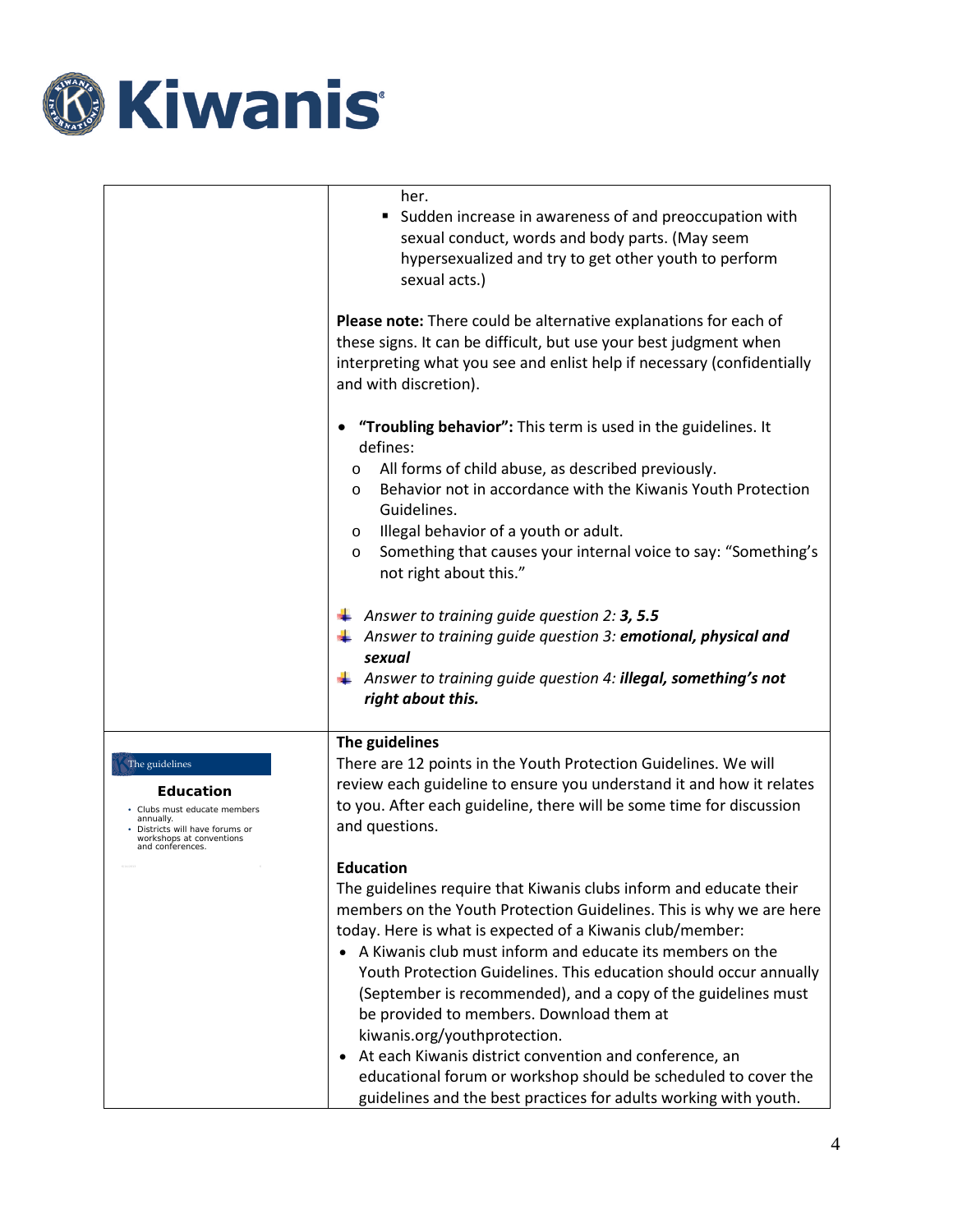

|                                                                                                                                                                                                                                                                                                                   | <b>Potential questions</b><br>Q: How will this be reported?<br>A: The Kiwanis club secretary should indicate that the training was<br>completed on the club secretary's dashboard.<br>Answer to training guide question 5: d. Every Kiwanis member                                                                                                                                                                                                                                                                                                                                                                                                                                                                                                                                                                                                                                                                                                                                     |
|-------------------------------------------------------------------------------------------------------------------------------------------------------------------------------------------------------------------------------------------------------------------------------------------------------------------|----------------------------------------------------------------------------------------------------------------------------------------------------------------------------------------------------------------------------------------------------------------------------------------------------------------------------------------------------------------------------------------------------------------------------------------------------------------------------------------------------------------------------------------------------------------------------------------------------------------------------------------------------------------------------------------------------------------------------------------------------------------------------------------------------------------------------------------------------------------------------------------------------------------------------------------------------------------------------------------|
| The guidelines<br>Chaperone<br>• 21 years of age or older<br>Approved by school or agency to<br>accompany youth at the event.                                                                                                                                                                                     | Chaperone<br>Under the Youth Protection Guidelines, a chaperone must be:<br>A Kiwanis member, faculty member, parent, legal guardian or<br>person who is in loco parentis (in the place of a parent).<br>21 years of age or older.<br>$\bullet$<br>Approved by the school or agency.<br>$\bullet$<br>Registered with the school or agency to accompany youth at the<br>$\bullet$<br>specific event.<br>Possible chaperones include: Kiwanis members, faculty advisors,<br>parents, teachers, staff of a community organization and other<br>volunteers.<br><b>Potential questions</b><br>Q: Are we chaperones when we volunteer at a school during school<br>hours?<br>A: No. The youth are under the supervision of the school or agency<br>during those hours.<br>Answer to training guide question 6: 21                                                                                                                                                                            |
|                                                                                                                                                                                                                                                                                                                   |                                                                                                                                                                                                                                                                                                                                                                                                                                                                                                                                                                                                                                                                                                                                                                                                                                                                                                                                                                                        |
| The guidelines<br><b>Criminal history</b><br>background checks<br>Kiwanis advisors to an SLP are<br>required to have a background check<br>conducted and verified by Kiwanis<br>International. These checks will be<br>valid for 2 years.<br>· Encouraged for all adults working or<br>serving with Kiwanis youth | <b>Criminal history background checks</b><br>Kiwanis International is committed to maintaining policies and<br>procedures that create safe clubs for youth to perform service,<br>build character and develop leadership. Beginning in October<br>2016, all Kiwanis advisors to a Service Leadership Program—which<br>includes Aktion Club, Circle K, Key Club, Builders Club and K-Kids-<br>will be required to have a criminal background check conducted<br>and verified by Kiwanis International. All criminal history<br>background checks will be valid for two years.<br>For Kiwanis International-sponsored events, such as Key Club<br>$\bullet$<br>International Convention and Key Leader events, criminal history<br>background checks for adult volunteers must also be conducted<br>and verified by Kiwanis International. The criminal history<br>background checks conducted by Kiwanis International are the<br>same for Kiwanis advisors and those attending Kiwanis |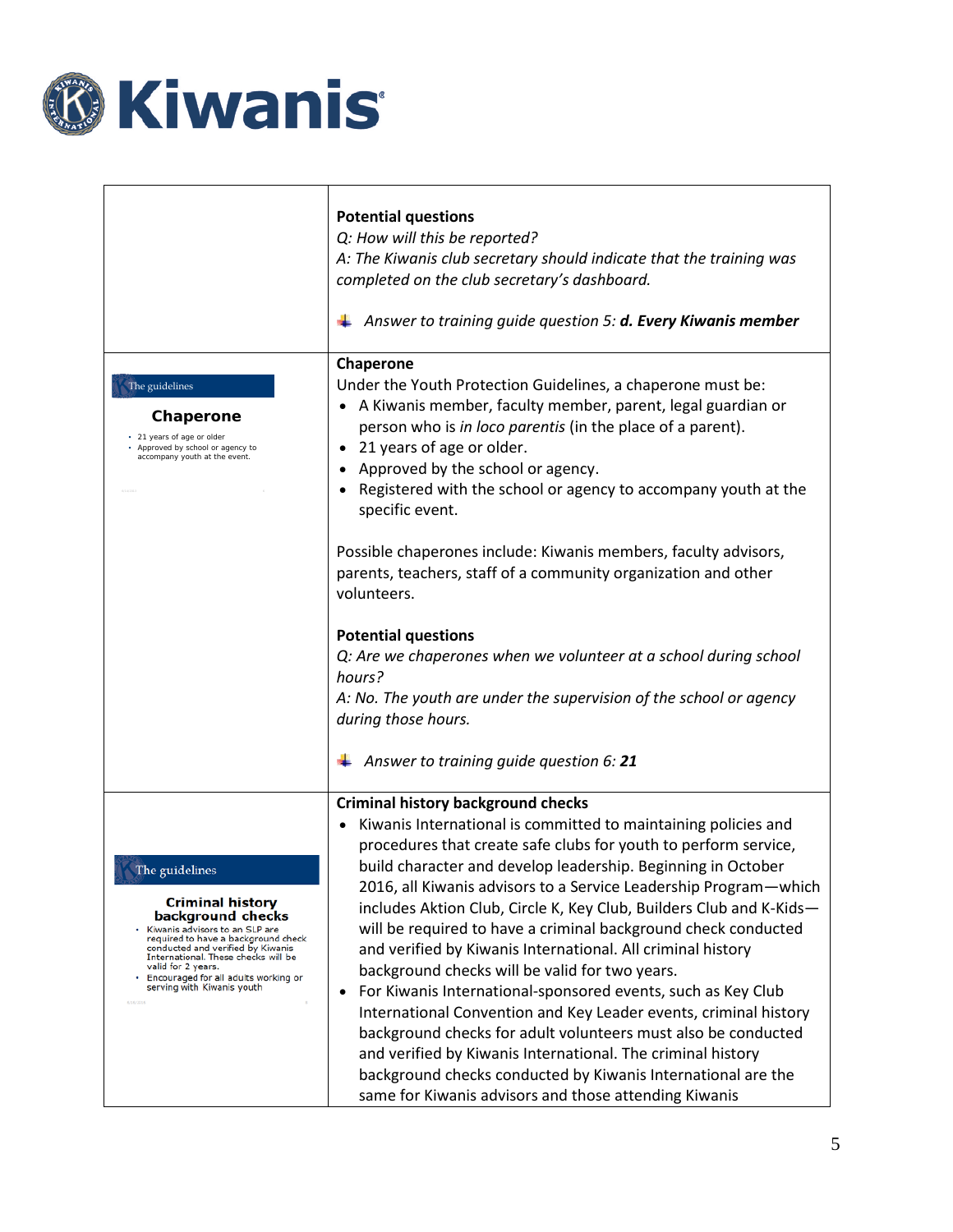

|                      | International-sponsored events. These background checks will be |
|----------------------|-----------------------------------------------------------------|
| valid for two years. |                                                                 |

- In addition to criminal history background checks for Kiwanis advisors, Kiwanis clubs are strongly encouraged to ensure confidential background checks for all club members who will be working directly with youth and have not already undergone a background check.
- *If this training is taking place at a club meeting: Your club should have a policy about background checks. Review that policy at this time.*
- *If this training is at a district convention, review the following:* Kiwanis recommends you first develop a club policy before you implement background checks. The best practices for developing a policy can be found a[t kiwanisone.org/backgroundchecks.](http://kiwanisone.org/backgroundchecks) We recommend the club leadership (and all members) check this out. *If you have an Internet connection, go to that Web page.*

### **Potential questions**

*Q: Who is required to have clear criminal history background checks? A: Kiwanis advisors to SLP clubs, . Aand adults attending Kiwanis International sponsored events.*

*Q: What are the reporting requirements for background checks? A: These should be reported in your club secretary's monthly report to Kiwanis International.*

*Q: What are the consequences to for a club that either neglects to or refuses to have a background check performed on its member? A: For the time being, there are no direct consequences to a club. However, since Kiwanis International is the club's liability insurance carrier, should an incident occur, failure to comply with this policy could ultimately affect cost of such coverage in the long term.* 

*Q: Is the club's Kiwanis International liability coverage affected if there is not a clear background check on the SLP advisor? A: No, the coverage is not affected, but long-term costs of such coverage for the organization overall could rise if we have claims that could have been prevented by a background check.* 

*Q: What protects the club/district officers from being held personally responsible if there is a breach or misconduct with the data collected? A: The Directors and Officers Insurance (D&O) provides protection for directors, officers, committee chairpersons and other members for*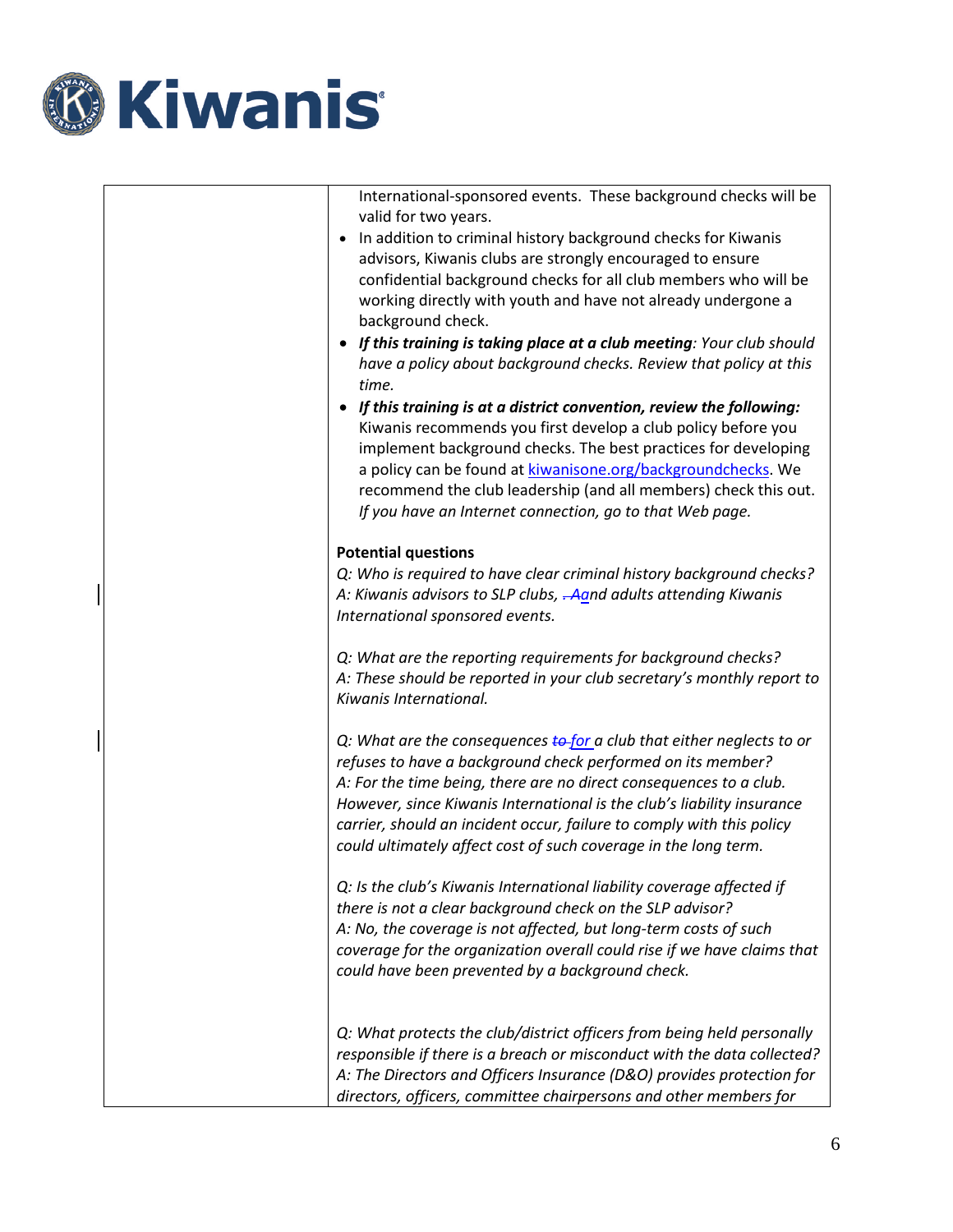

|                                                                                                                                  | liability arising from the performance of their duties that may result<br>in claims. Information about this coverage can be found at<br>kiwanisone.org/liability.<br>Answer to training guide question 7: True                                                                                                                                                                                                                                                                                                                                                                                                                                                                                                                                                                                                                                                                                                                                                                                                                                                                                                                                                                                                                             |
|----------------------------------------------------------------------------------------------------------------------------------|--------------------------------------------------------------------------------------------------------------------------------------------------------------------------------------------------------------------------------------------------------------------------------------------------------------------------------------------------------------------------------------------------------------------------------------------------------------------------------------------------------------------------------------------------------------------------------------------------------------------------------------------------------------------------------------------------------------------------------------------------------------------------------------------------------------------------------------------------------------------------------------------------------------------------------------------------------------------------------------------------------------------------------------------------------------------------------------------------------------------------------------------------------------------------------------------------------------------------------------------|
| The guidelines<br><b>Overnight stays</b><br>• One adult for each 10<br>youth of the same gender.<br>• Separate sleeping quarters | <b>Overnight stays</b><br>On overnight events, adequate adult chaperoning is required (refer<br>to earlier definition of chaperone, if needed). Adequate chaperoning<br>requires:<br>One adult male for each ten (or part of ten) youth males.<br>One adult female for each ten (or part of ten) youth females.<br>How many adults are required in each of the following situations?<br>(Present these one at a time and take responses from the group.)<br>• 15 youth girls and 8 youth boys<br>o Answer: 2 adult females and 1 adult male<br>• 11 youth girls and 11 youth boys<br>o Answer: 2 adult females and 2 adult males<br>• 2 youth girls and 5 youth boys<br>o Answer: 1 adult female and 1 adult male<br>Adults and children should sleep in separate rooms. Potential<br>exceptions:<br>• A parent sharing a sleeping room with his or her own child<br>• Sleeping quarters with multiple beds, such as a bunkhouse or<br>camp cabin (in this case, adults may share the sleeping quarters<br>with youth members of the same gender if two or more adults are<br>present)<br><b>Potential questions</b><br>Q: What if a youth's parent/guardian has given permission for the<br>youth to sleep in a room with another parent? |
|                                                                                                                                  | A: Such permission should only be accepted as written permission.<br>The adult in attendance should then be treated as being in loco<br>parentis.<br>Answer to training quide question 8: 1, 10                                                                                                                                                                                                                                                                                                                                                                                                                                                                                                                                                                                                                                                                                                                                                                                                                                                                                                                                                                                                                                            |
|                                                                                                                                  | Transportation<br>When transporting youth, the best practice is the "rule of three" $-$ at<br>least three people in the car at all times, along with documented<br>approval from a parent or guardian for the transportation arrangements.                                                                                                                                                                                                                                                                                                                                                                                                                                                                                                                                                                                                                                                                                                                                                                                                                                                                                                                                                                                                 |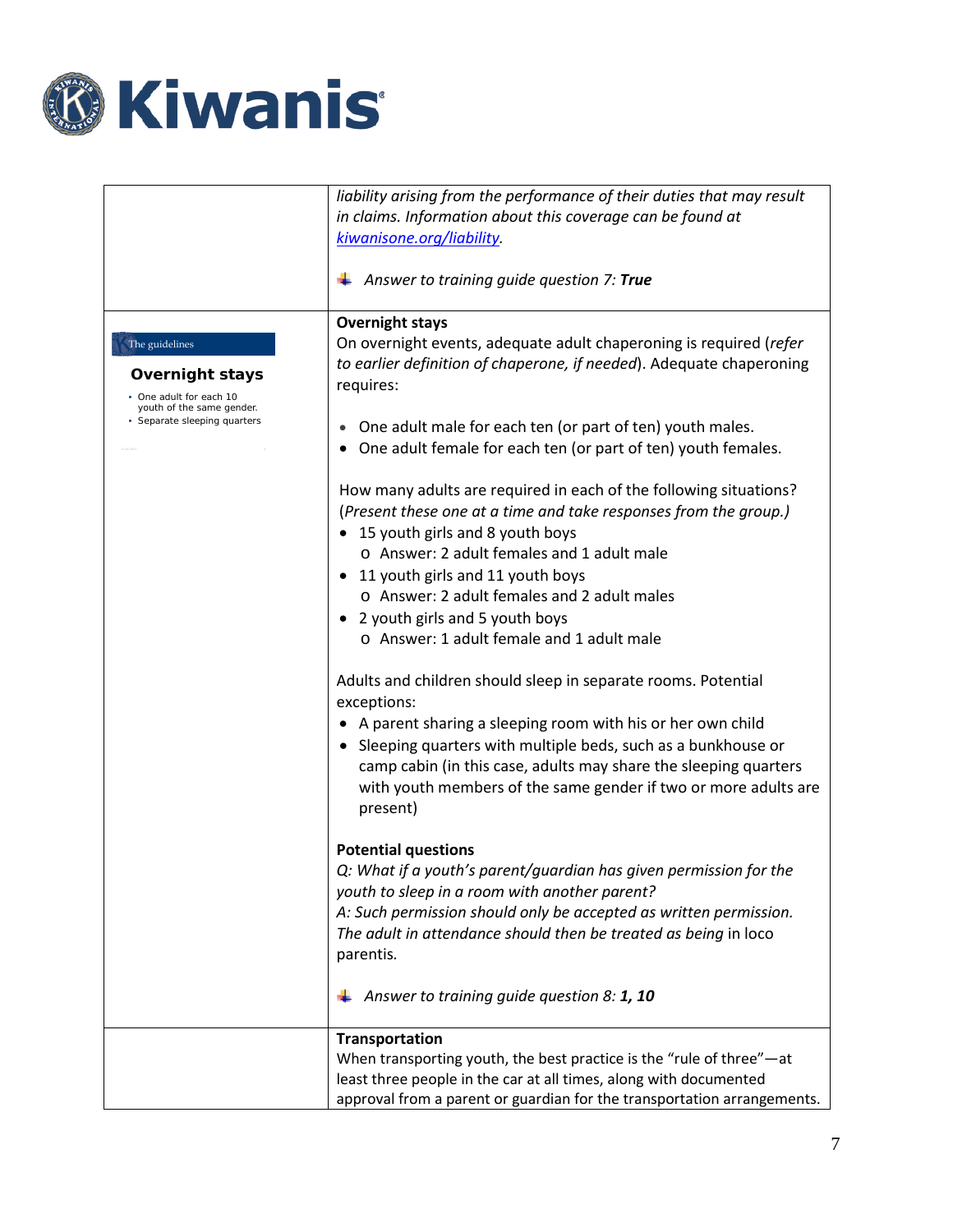

| The guidelines<br>Transportation<br>• Rule of three<br>Written approval from<br>parent/guardian<br>• Follow all local law and school<br>policies | When both of these conditions cannot be met, one of them should be.<br>Follow all local laws and school policies regarding transportation of<br>youth. Before you plan, do your research-and ask the school about<br>its policies.<br>Answer to training guide question 9: three, two                                                                                                                                                                                                                                                                                                                                                                                                                         |
|--------------------------------------------------------------------------------------------------------------------------------------------------|---------------------------------------------------------------------------------------------------------------------------------------------------------------------------------------------------------------------------------------------------------------------------------------------------------------------------------------------------------------------------------------------------------------------------------------------------------------------------------------------------------------------------------------------------------------------------------------------------------------------------------------------------------------------------------------------------------------|
| The guidelines<br><b>Medication</b><br>Only permitted by written<br>permission of parent or<br>guardian.                                         | <b>Medications</b><br>A youth must have written permission from the parent/guardian to<br>possess either non-prescription or prescription medication at an<br>event.<br>An adult may not give a youth medication. This includes over-the-<br>counter medication such as aspirin.<br>If a youth anticipates needing over-the-counter medication, he or she<br>must bring it with them-along with the parent/guardian's written<br>permission. A sample permission form is available at<br>kiwanis.org/youthprotection.<br>Make sure youth members know this requirement-so they can be<br>prepared if they anticipate the need for such medication at an event.<br>Answer to training guide question 10: False |
|                                                                                                                                                  |                                                                                                                                                                                                                                                                                                                                                                                                                                                                                                                                                                                                                                                                                                               |
| The guidelines<br>Alcohol/tobacco/marijuana<br>and other substances<br>All youth events must be<br>alcohol, tobacco and<br>marijuana-free.       | Use of Alcoholic Beverages, Tobacco, Marijuana, and Other<br><b>Substances</b><br>While attending any Kiwanis event that is produced primarily by or<br>for the benefit of youth, adults are expected to refrain from using or<br>being under the influence of alcoholic beverages, tobacco, and/or<br>marijuana products, even if prescribed for medicinal use. In addition,<br>the use and/or possession of illegal drugs or the improper/illegal use<br>of legal drugs is prohibited.                                                                                                                                                                                                                      |
|                                                                                                                                                  | <b>Potential questions</b><br>Q: Is there any appropriate place for an adult to smoke?<br>A: The event leadership can designate a space, but it must be<br>completely separate from the event.<br>Q: What is an example of the improper use of legal drugs?<br>A: Using a prescription drug that is not prescribed to you or providing<br>your own prescription drug to someone else.<br>Answer to training guide question 11: Never                                                                                                                                                                                                                                                                          |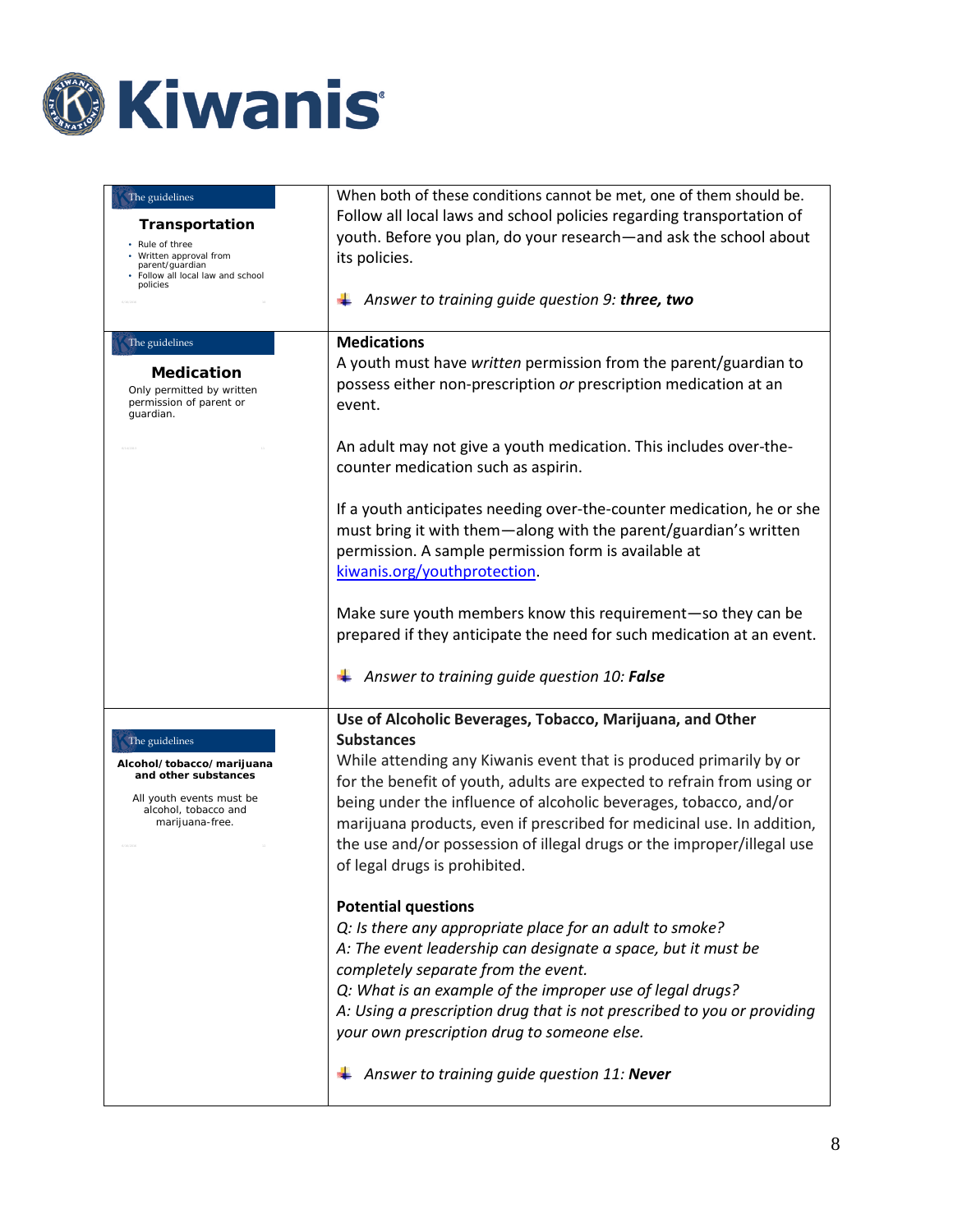

## **Reporting** You must report if you: • Observe troubling behavior • Learn of illegal/unsafe situation **A resource: National Child Abuse Hotline** The guidelines **Reporting** The next guideline is about reporting troubling behavior. If you observe or suspect any troubling behavior, you must report it to the appropriate personnel at the event–and to emergency services personnel, if appropriate. In addition, if you learn of troubling behavior after an event has occurred, you must report it. You must follow all local, state, provincial and federal laws regarding reporting. Let's clarify what all of this means. • First, what is "**troubling behavior"**? As defined earlier, it consists of: o All forms of child abuse as described previously. o Behavior not in accordance with the Kiwanis Youth Protection Guidelines. o Illegal behavior of a youth or adult. o Something that causes your internal voice to say: "Something's not right about this." • If you observe troubling behavior at an event, you must report it immediately to the appropriate person at the event. The "appropriate" person is the person in charge of that specific event, or a person in a position of authority at the site or school. Here are some examples of event types. We'll look at each one and then discuss the appropriate person to report to. *(Read the situations one at a time, and ask for responses from the group after each one.)* o **SLP club meeting:** Faculty advisor, guidance counselor, school principal/facility executive director o **Key Club district convention:** Club/Kiwanis advisor or district administrator o **Offsite service project:** Faculty advisor or school guidance counselor o **Event/function attended by Kiwanis club and SLP club:** Event coordinator o **Overnight event sponsored by Kiwanis International:** Event coordinator • In determining whether emergency services personnel should be called to the scene immediately, let's first look at the definition of "emergency." For our purposes, an emergency is a situation in which the health or safety of those present is being immediately threatened. Emergency services personnel should be called in such a situation. If the situation poses no *immediate* danger and involves suspected child abuse, call the appropriate local authorities (we will discuss how to determine who the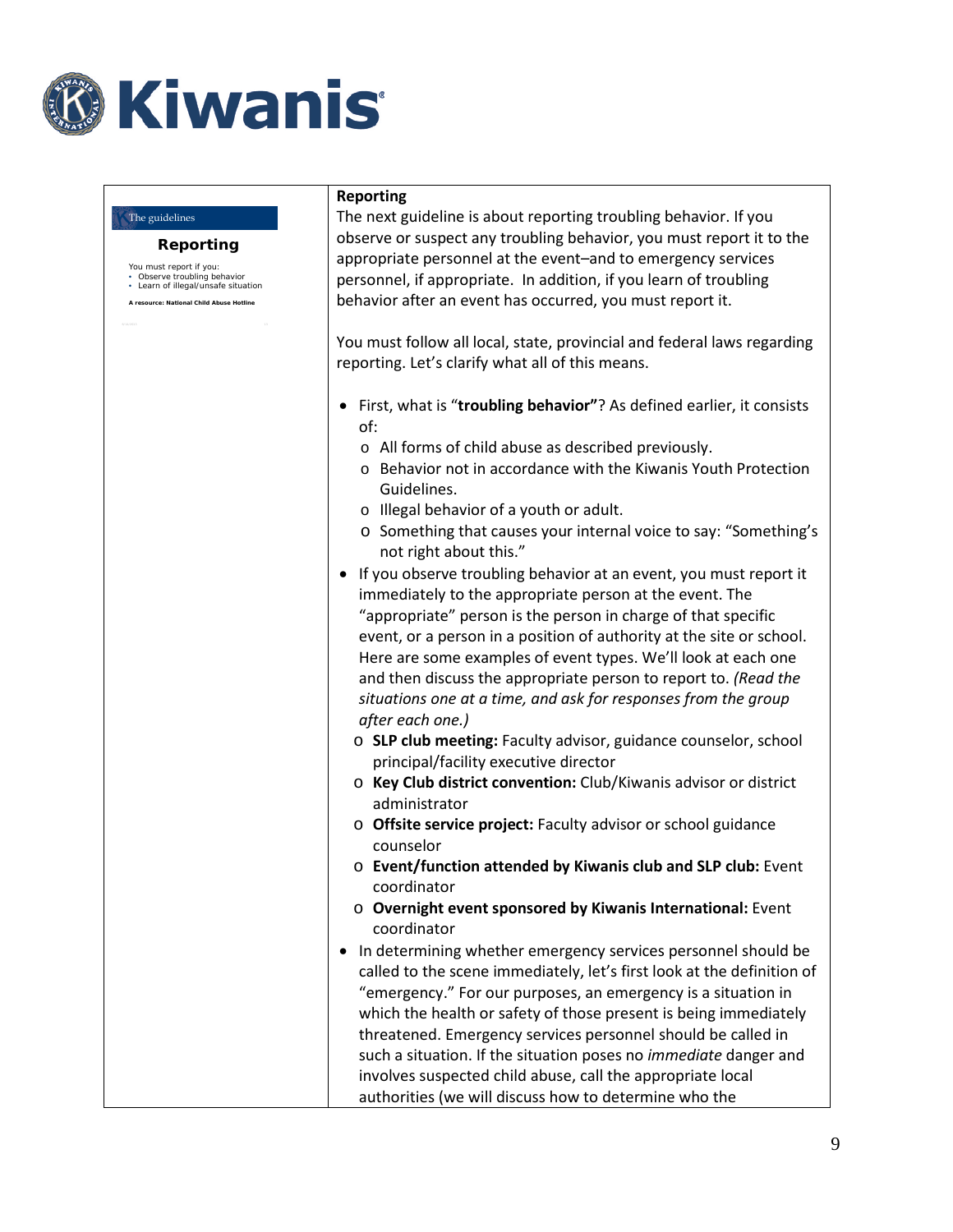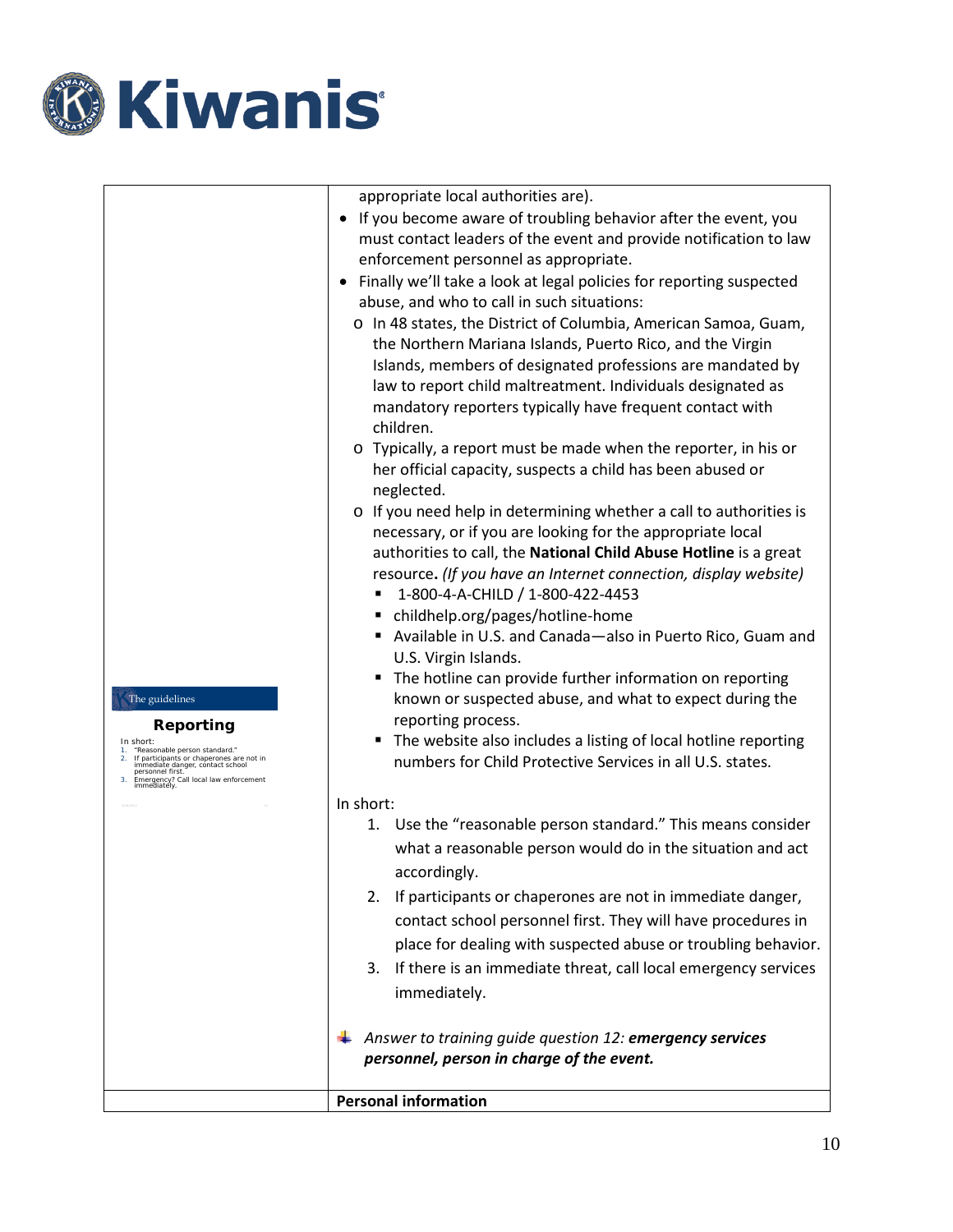

| The guidelines                                                            | This guideline refers to any document that has information about<br>youth participants (including, but not limited to: registration forms,                      |
|---------------------------------------------------------------------------|-----------------------------------------------------------------------------------------------------------------------------------------------------------------|
| Personal information<br>• Keep at least 3 years<br>• Keep it confidential | medical information forms and permission-to-treat forms).                                                                                                       |
| • When destroying, shred<br>to keep confidentiality                       | Here is what you should do with these forms:                                                                                                                    |
|                                                                           | Protect the information-treat the documents as confidential.                                                                                                    |
|                                                                           | Keep each one for a minimum of 3 years (but refer to your local                                                                                                 |
|                                                                           | state/provincial law).                                                                                                                                          |
|                                                                           | When documents can be destroyed, they must be shredded or<br>destroyed in a way that maintains confidentiality.                                                 |
|                                                                           | If training is taking place at a club meeting, the club should have a<br>process in place to protect personal information. Review this<br>process at this time. |
|                                                                           | If training is taking place at a district convention, review the<br>following:                                                                                  |
|                                                                           | If your club collects such information, create a process to protect this                                                                                        |
|                                                                           | information. For instance, minimize the number of people with                                                                                                   |
|                                                                           | access to the documents. An example of such policy can be found at                                                                                              |
|                                                                           | kiwanis.org/clubpolicybasics.                                                                                                                                   |
|                                                                           | If you have Internet access, show this page-scroll to "Information"<br>security."                                                                               |
|                                                                           | Potential questions:                                                                                                                                            |
|                                                                           | Q: If I am in charge of keeping this personal information for the                                                                                               |
|                                                                           | specified time period, can I be held personally and financially                                                                                                 |
|                                                                           | responsible in the event of a data breach?                                                                                                                      |
|                                                                           | A: Yes, you can. The Directors and Officers Insurance (D&O) provides                                                                                            |
|                                                                           | protection for directors, officers, committee chairpersons and<br>members for liability arising out of the performance of their duties                          |
|                                                                           | that may result in claims.                                                                                                                                      |
|                                                                           |                                                                                                                                                                 |
|                                                                           | Answer to training quide question 13: three years.                                                                                                              |
|                                                                           | Youth and social media                                                                                                                                          |
| The guidelines                                                            | Social media has grown exponentially over the last 10 years. It is a                                                                                            |
| Youth and social media                                                    | convenient way to communicate with the youth we serve, but it                                                                                                   |
| • Adults should not initiate<br>"friendships" or connections              | should be used with caution. Keep yourself safe and follow these                                                                                                |
| Interactions are public<br>Other possible online                          | easy guidelines:                                                                                                                                                |
| interactions?                                                             | • Don't initiate online connections with youth-begin an online                                                                                                  |
|                                                                           | "friendship" with a youth only at the youth's request.<br>If a youth requests online friendship (e.g., Facebook), use your                                      |
|                                                                           |                                                                                                                                                                 |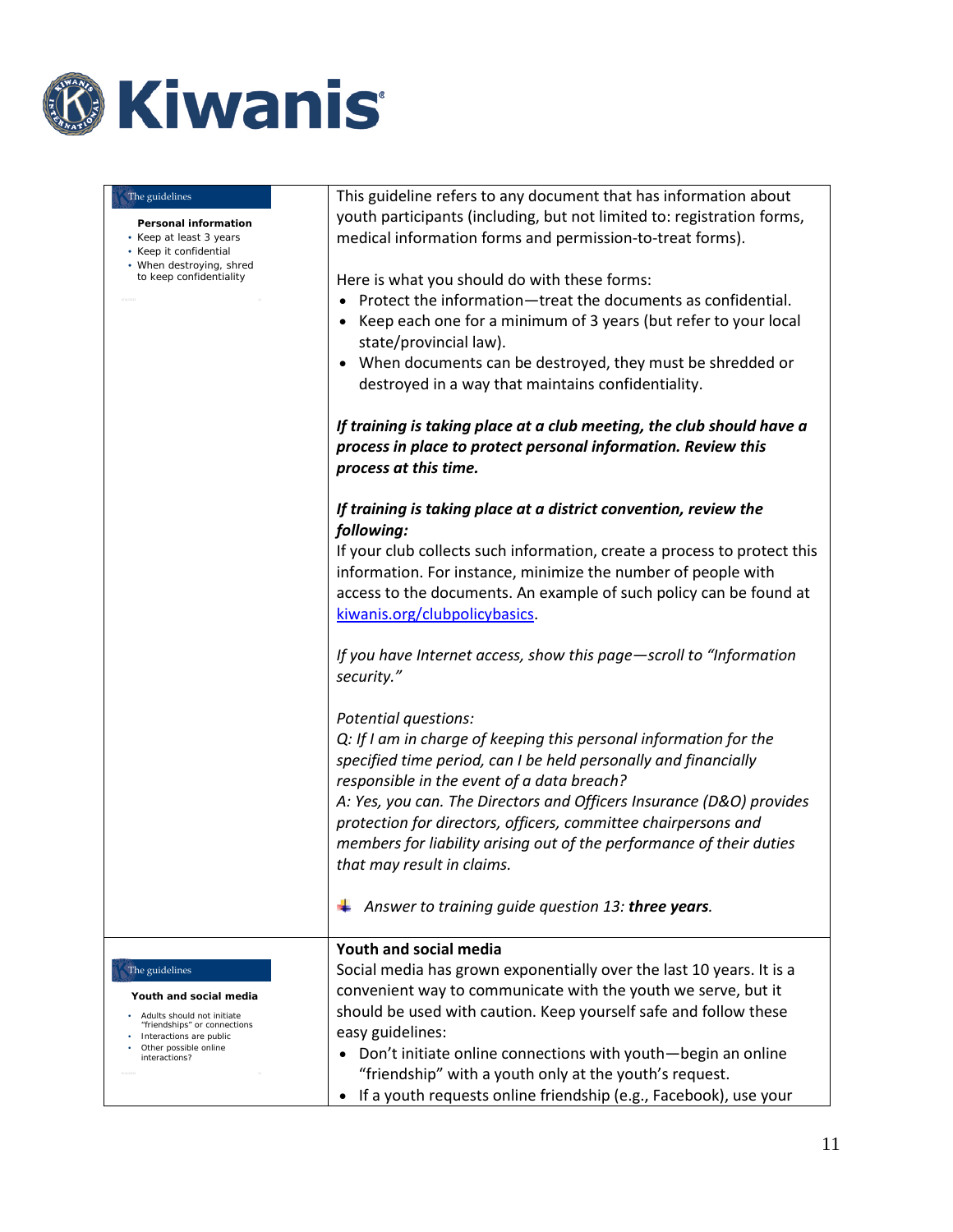

|                                                                                                                                                                          | best judgment when responding. Many social media sites have<br>settings that let you decide how much particular people see of<br>your profile and posts.<br>• On social media sites, interaction is a <i>public</i> interaction. Each<br>interaction can be viewed by others.<br>• On social media sites, refrain from interactions that can be seen<br>as excessive (e.g., constantly "liking" or "retweeting" or posting<br>on someone's page). |
|--------------------------------------------------------------------------------------------------------------------------------------------------------------------------|---------------------------------------------------------------------------------------------------------------------------------------------------------------------------------------------------------------------------------------------------------------------------------------------------------------------------------------------------------------------------------------------------------------------------------------------------|
|                                                                                                                                                                          | Ask the group for ideas about alternative ways adults can interact<br>with youth online. Some sample answers include:<br>• A Facebook group for the SLP club.<br>• A Google or Yahoo! group.                                                                                                                                                                                                                                                      |
|                                                                                                                                                                          | <b>Potential questions</b>                                                                                                                                                                                                                                                                                                                                                                                                                        |
|                                                                                                                                                                          | Q: What if I have already tried to connect to youth via social media?<br>A: Beginning today, use this policy.                                                                                                                                                                                                                                                                                                                                     |
|                                                                                                                                                                          | Answer to training guide question 14: True, False, False                                                                                                                                                                                                                                                                                                                                                                                          |
|                                                                                                                                                                          | <b>Behavioral or health issues</b>                                                                                                                                                                                                                                                                                                                                                                                                                |
| The guidelines<br>Behavioral or health<br>issues<br>• Leave it to the professionals<br>· Behavioral vs. personal: use<br>good judgment<br>• Where to find help for youth | Some of the youth we work with may have behavioral or health<br>issues that we are not trained to handle. In such situations:<br>• Leave it to the professionals! If a youth gives you personal<br>information and seeks your counseling, help him or her find a<br>professional who is trained to help.<br>• Be careful about getting involved with the personal lives of the                                                                    |
|                                                                                                                                                                          | youth you work with. We want to be mentors, but we need good<br>judgment. Don't get entrenched in personal issues such as<br>dating/romantic situations.                                                                                                                                                                                                                                                                                          |
|                                                                                                                                                                          | Ask the group where they might find help for youth needing support.<br>Possible answers:                                                                                                                                                                                                                                                                                                                                                          |
|                                                                                                                                                                          | • Counselors at the school or agency where the youth attends<br>A local crisis number to access services for youth                                                                                                                                                                                                                                                                                                                                |
|                                                                                                                                                                          | Answer to training guide question 15: a professional/school<br>counselors/crisis hotline                                                                                                                                                                                                                                                                                                                                                          |
|                                                                                                                                                                          | When rules conflict<br>Adults working directly with youth are responsible for knowing which<br>standard should be followed. But what if you're trying to figure out<br>which policy to follow-school policies, or local, state/provincial or<br>national laws or regulations?                                                                                                                                                                     |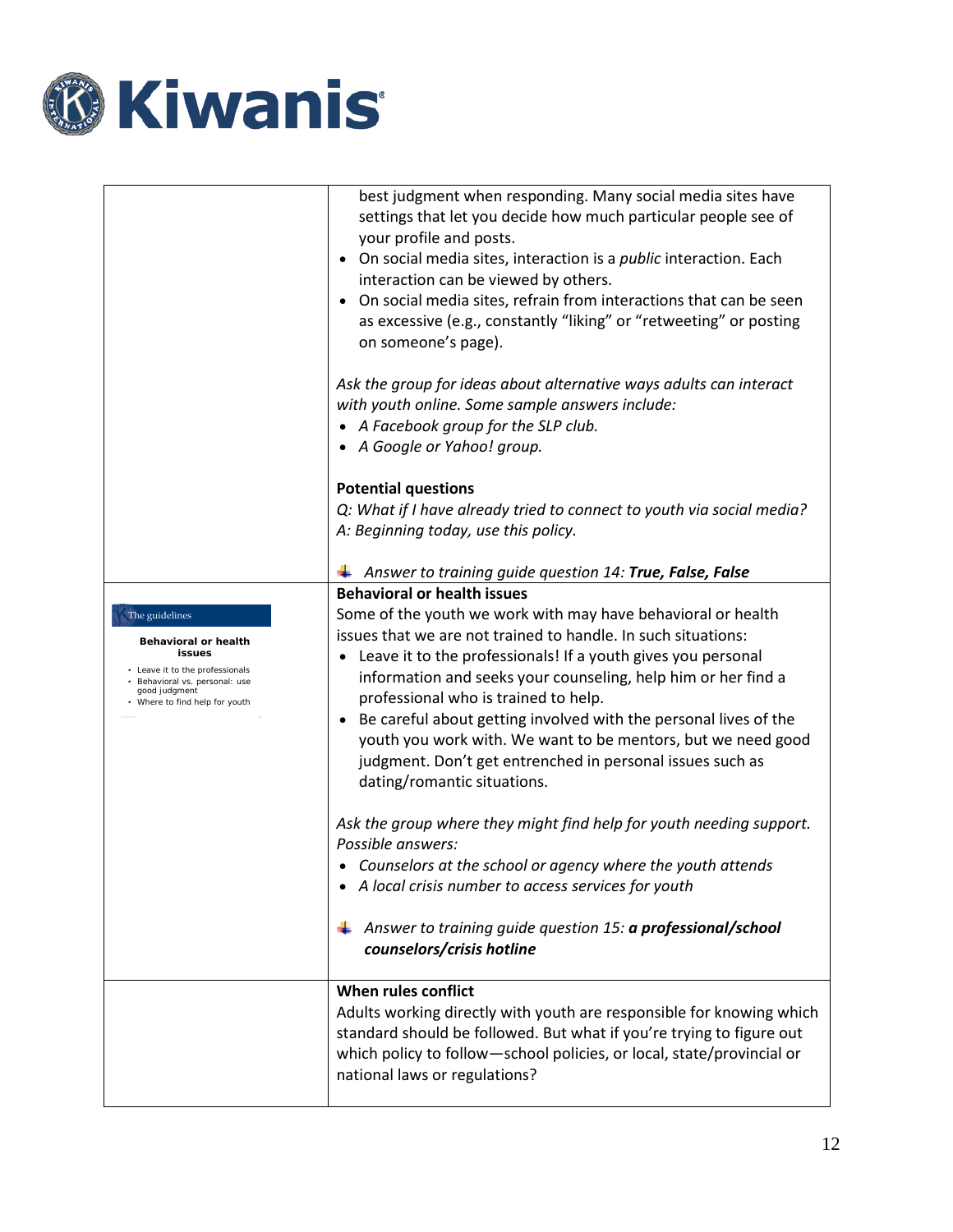

| The guidelines<br>When rules conflict<br>Always follow the highest<br>applicable standard.                                                                                                                                                 | Always go with the highest applicable standard. In other words, use<br>the strictest policy.<br>Read the following scenario to the group and ask them to respond:<br>Your Kiwanis club is helping an SLP club with a service project in the<br>school. Which of these two policies should be followed?<br>The school policy states that all adults who work with<br>students in the school or at school-sponsored events must<br>have a clear background check.<br>Kiwanis requires that Kiwanis club members who are SLP<br>advisors should have a cleared background check.                                                                                                                                                                                                                                                                                                                                                                                                                                                                                                                                                                                                                                                                                                                                                                                                                                                                                                   |
|--------------------------------------------------------------------------------------------------------------------------------------------------------------------------------------------------------------------------------------------|---------------------------------------------------------------------------------------------------------------------------------------------------------------------------------------------------------------------------------------------------------------------------------------------------------------------------------------------------------------------------------------------------------------------------------------------------------------------------------------------------------------------------------------------------------------------------------------------------------------------------------------------------------------------------------------------------------------------------------------------------------------------------------------------------------------------------------------------------------------------------------------------------------------------------------------------------------------------------------------------------------------------------------------------------------------------------------------------------------------------------------------------------------------------------------------------------------------------------------------------------------------------------------------------------------------------------------------------------------------------------------------------------------------------------------------------------------------------------------|
|                                                                                                                                                                                                                                            | Answer to training guide question 16: highest                                                                                                                                                                                                                                                                                                                                                                                                                                                                                                                                                                                                                                                                                                                                                                                                                                                                                                                                                                                                                                                                                                                                                                                                                                                                                                                                                                                                                                   |
| • Background checks:<br><b>Best</b><br>every two years<br>practices<br>• Protection: rule of 3's<br>Reporting: follow the<br>bylaws<br>· Media: be helpful, but<br>let the authorities be<br>the authorities<br>· Maintain confidentiality | <b>Best practices</b><br>The words "best practices" have come up a few times. Let's look at<br>some of the best practices for any situation that involves working<br>with youth.<br><b>Rule of threes.</b> We discussed the "rule of threes" in the<br>transportation section, but this is an important rule in all<br>situations. When just one adult is present with one youth, there is<br>a risk for both parties. If a child falsely accuses you of misconduct<br>or abuse, it is much more difficult to disprove the accusation if<br>nobody else was there. A false accusation can follow you for the<br>rest of your life-even if charges are dropped and your name is<br>legally cleared.<br>Transportation. Your first choice should always be a school<br>vehicle or commercial transportation-rather than your personal<br>vehicle.<br>Troubling behavior involving a Kiwanis-family member. If you<br>report troubling behavior, the guidelines require you to contact<br>someone in leadership at the event, or at the school or site of the<br>event-and the legal authorities. The following procedure is<br>recommended if a report is warranted when a Kiwanis-family<br>member is involved:<br>1. Notify event leadership.<br>2. Notify the authorities (if applicable laws require).<br>3. Notify your club or district leadership.<br>4. Follow the "conduct unbecoming of a member" process in the<br>bylaws.<br>Dealing with the media:<br>o Be helpful. |
|                                                                                                                                                                                                                                            | o Answer questions as appropriate.                                                                                                                                                                                                                                                                                                                                                                                                                                                                                                                                                                                                                                                                                                                                                                                                                                                                                                                                                                                                                                                                                                                                                                                                                                                                                                                                                                                                                                              |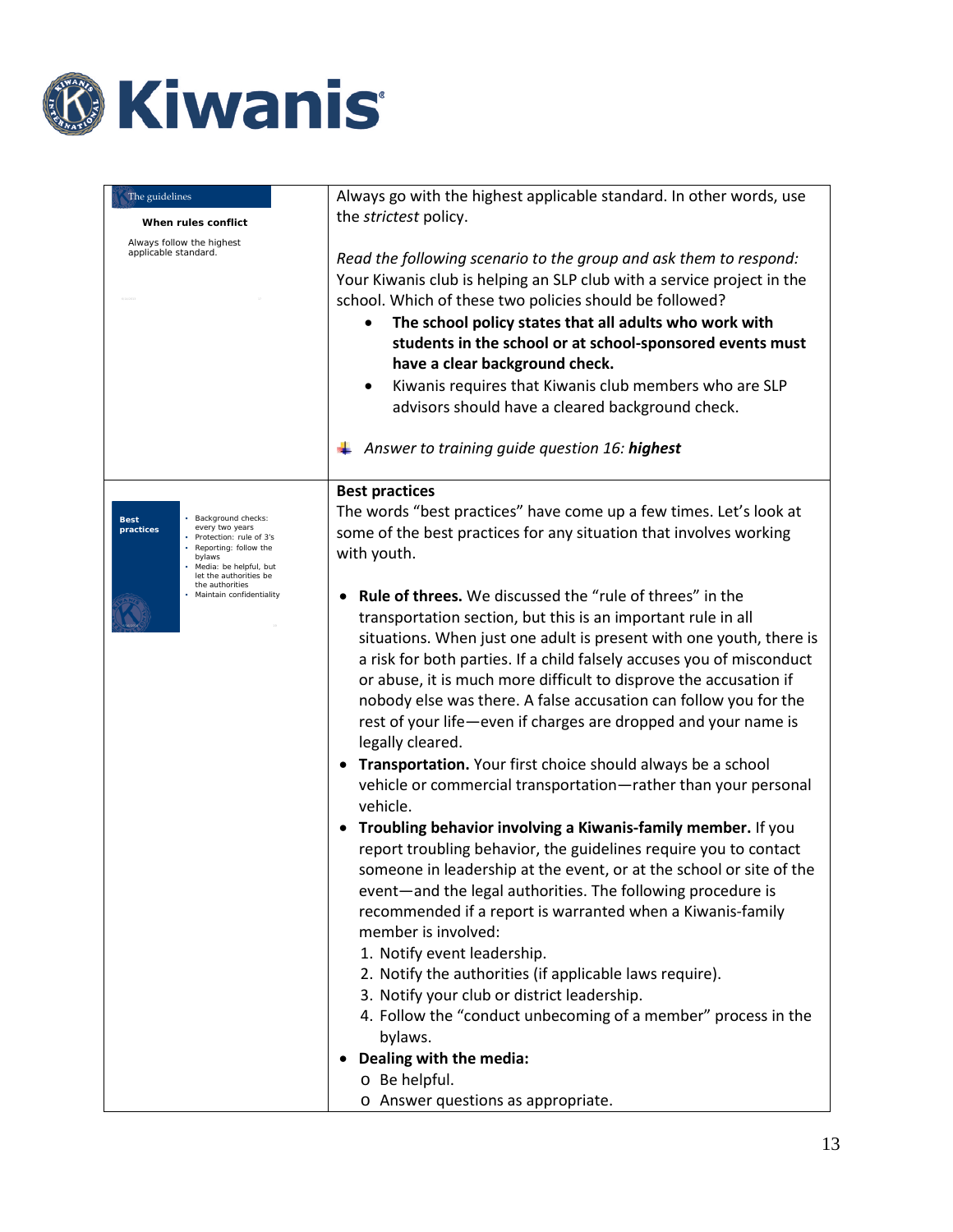

|                                                                                          | o Never say, "No comment." (Suggested comment: "Authorities           |
|------------------------------------------------------------------------------------------|-----------------------------------------------------------------------|
|                                                                                          | are aware of the situation and an investigation is underway.          |
|                                                                                          | The Kiwanis club of _______ is cooperating fully. We want to give     |
|                                                                                          | the authorities time to complete their work before offering any       |
|                                                                                          | further comment.")                                                    |
|                                                                                          | o Call Kiwanis International for crisis communications help.          |
|                                                                                          | Let the professionals do their jobs.                                  |
|                                                                                          | o If you see or suspect troubling behavior, follow the Youth          |
|                                                                                          | Protection Guidelines for reporting.                                  |
|                                                                                          | o To protect the youth, yourself and other adults, maintain           |
|                                                                                          | confidentiality. Once you report the incident to the authorities,     |
|                                                                                          | protect the privacy of those involved and do not discuss details      |
|                                                                                          | unless required to do so by an official investigator.                 |
|                                                                                          | When you are finished, hand out a copy of the Kiwanis Youth           |
|                                                                                          | Protection Guidelines to each participant.                            |
|                                                                                          | If your club sponsors an Aktion Club:                                 |
| <b>The Guidelines</b>                                                                    | Consult and follow the Guidelines for working with Aktion Club<br>٠   |
| If your club sponsors an                                                                 | members, available in the district administrator and advisor          |
| <b>Aktion Club</b><br>Consult the Aktion Club Member                                     | resources section of aktionclub.org/resources.                        |
| Guidelines, available online.<br>Kiwanis advisors to Aktion Clubs                        | Kiwanis advisors to Aktion Clubs need an approved background          |
| need an approved background<br>check conducted and verified by<br>Kiwanis International. | check conducted and verified by Kiwanis International.                |
| The Guidelines                                                                           | If your club sponsors a CKI Club:                                     |
| If your club sponsors a CKI                                                              | Kiwanis advisors to CKI clubs need an approved background check       |
| Club:<br>Best practices can still apply.<br>CKI members fall under the same              | conducted and verified by Kiwanis International.                      |
| background check policies as<br>Kiwanians.<br>Kiwanis advisors to CKI clubs need an      |                                                                       |
| approved background check<br>conducted and verified by Kiwanis<br>International.         |                                                                       |
|                                                                                          |                                                                       |
|                                                                                          | <b>Thank you</b>                                                      |
|                                                                                          | Ask for final questions. Be sure to thank your participants for their |
| Thank you for your                                                                       | attention and participation in the training.                          |
| attention and participation                                                              |                                                                       |
|                                                                                          |                                                                       |
| <b><i><b>@Kiwanis</b></i></b>                                                            |                                                                       |
|                                                                                          |                                                                       |
|                                                                                          | <b>References:</b>                                                    |
|                                                                                          |                                                                       |
|                                                                                          | Content in the area of Child Abuse obtained from Caring for Your      |
|                                                                                          | School-Age Child: Ages 5 to 12 (Copyright © 2004 American Academy     |
|                                                                                          | of Pediatrics - updated 3/19/2013).                                   |
|                                                                                          |                                                                       |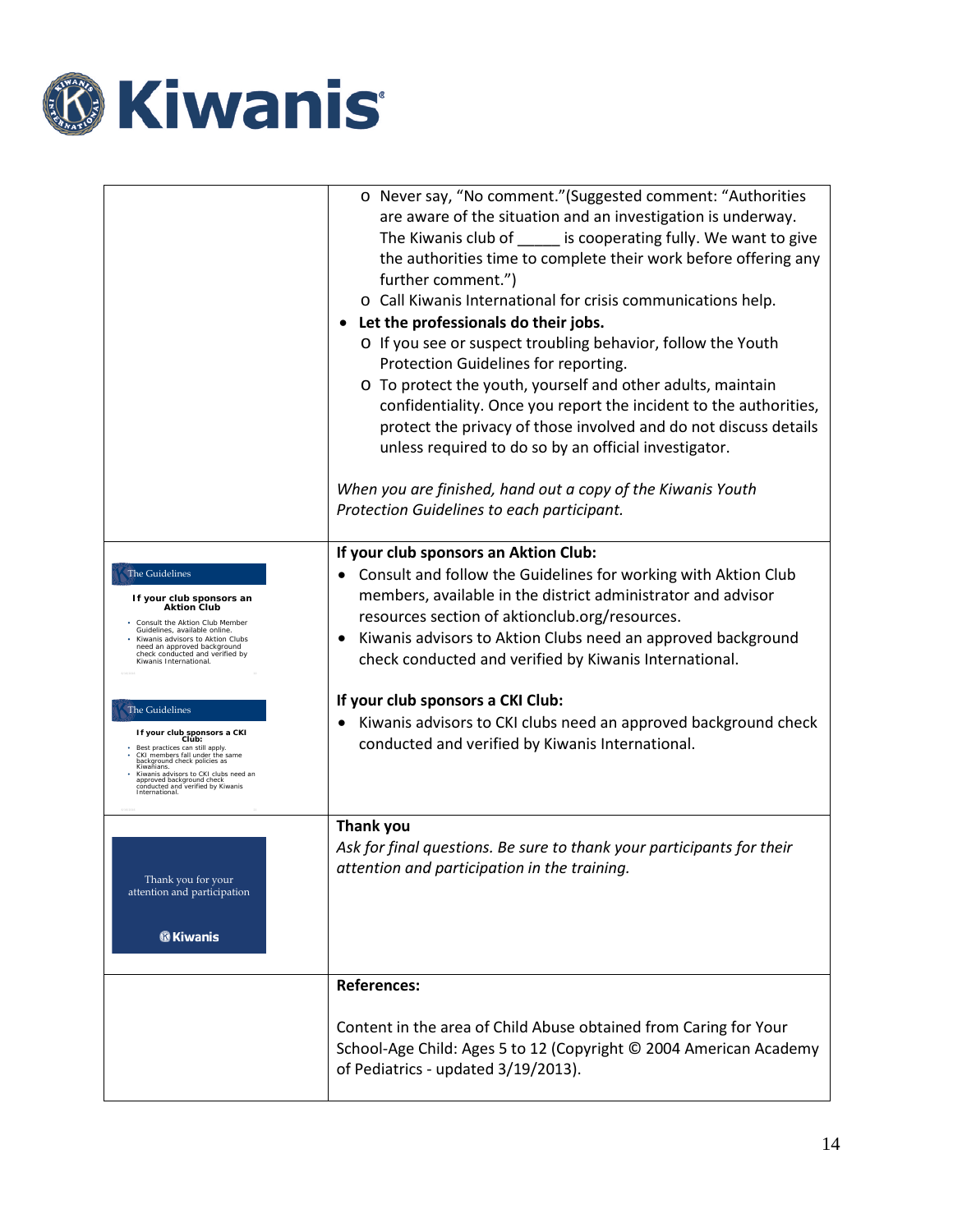

American Humane Association: americanhumane.org/children/stopchild-abuse/fact-sheets/emotional-abuse.html

*(Updated 06/16/2016)*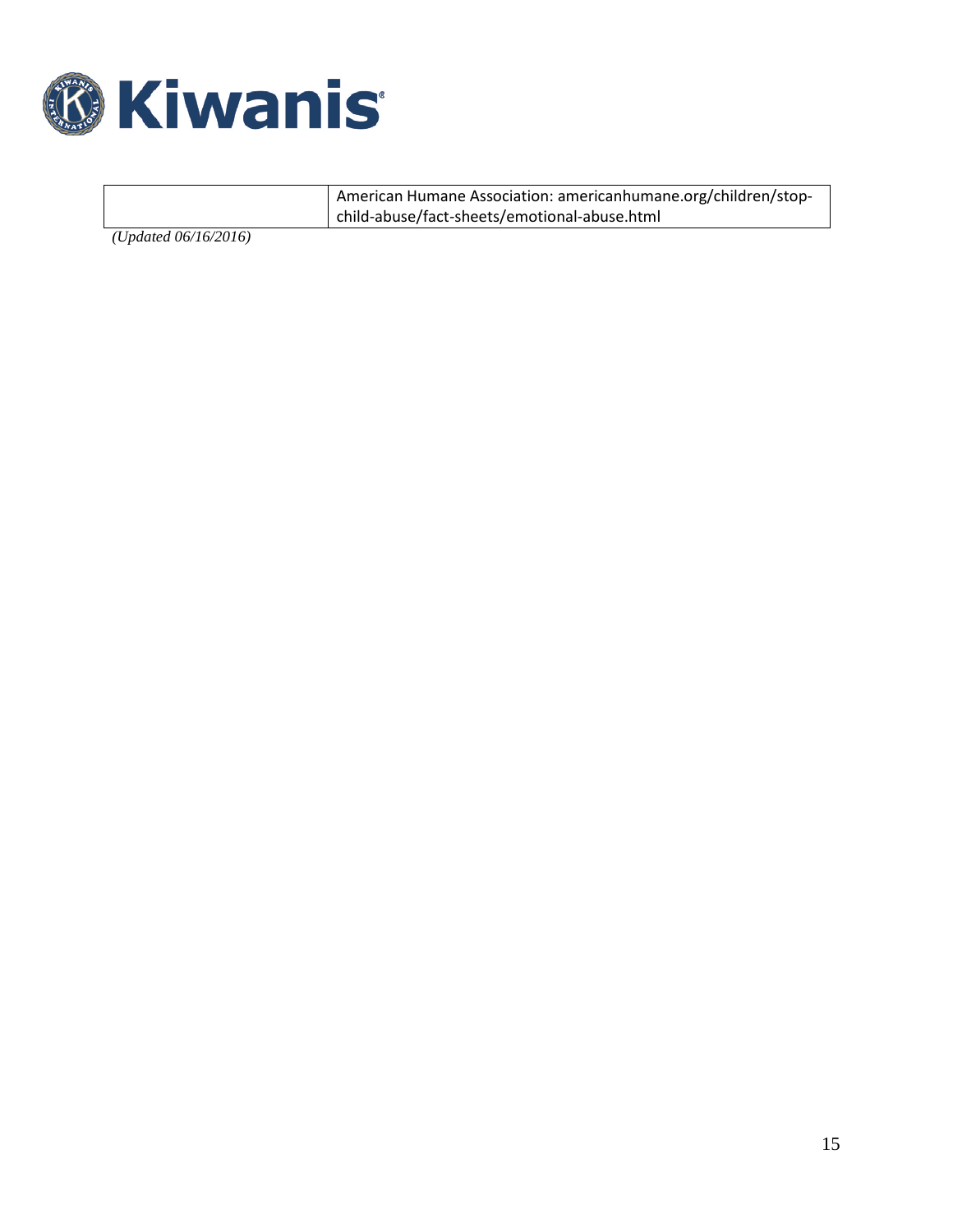

# **Kiwanis International Youth Protection Guidelines Training guide and member resource** *(ANSWER KEY)*

*Follow along with your trainer while using this worksheet.* 

- 1. Kiwanians interact with more than **300,000** members of Kiwanis youth programs.
- 2. Approximately **3 million** cases of abuse and neglect—involving almost **5.5 million** children are reported in the U.S. each year.
- 3. The three types of abuse we are learning about in this training are: **emotional, physical** and **sexual.**
- 4. Troubling behavior includes: Troubling behavior includes all forms of abuse, behavior not in accordance with the Kiwanis Youth Protection Guidelines, **troubling** behavior by a youth or adult or any behavior that causes your internal voice to say: **something's not right about this.**
- 5. Which Kiwanis members need to be educated about the new Youth Protection Guidelines?
	- *a.* Club officers
	- *b.* District officers
	- *c.* SLP club advisors
	- **d. Every Kiwanis member**
- 6. At Kiwanis events, a chaperone of youth must be **21** years of age or older.
- 7. True or **False**: If I am chosen to be my Kiwanis club's advisor to one of our sponsored SLPs, I need to have a clear criminal history background check through any provider.
- 8. For overnight stays, the minimum suggested ratio of adults to youth is **1** adult male for each **10** youth males and **1** adult female for each **10** youth females.
- 9. The best practice is to have at least **three** people in the car with written permission from the parent or guardian when transporting youth
- 10. True or **False**: An adult may give a youth over-the**-counte**r medication at a Kiwanis event.
- 11. When is it appropriate to use alcohol or tobacco at an even*t* conducted primarily for youth or organized by youth members? **Never**